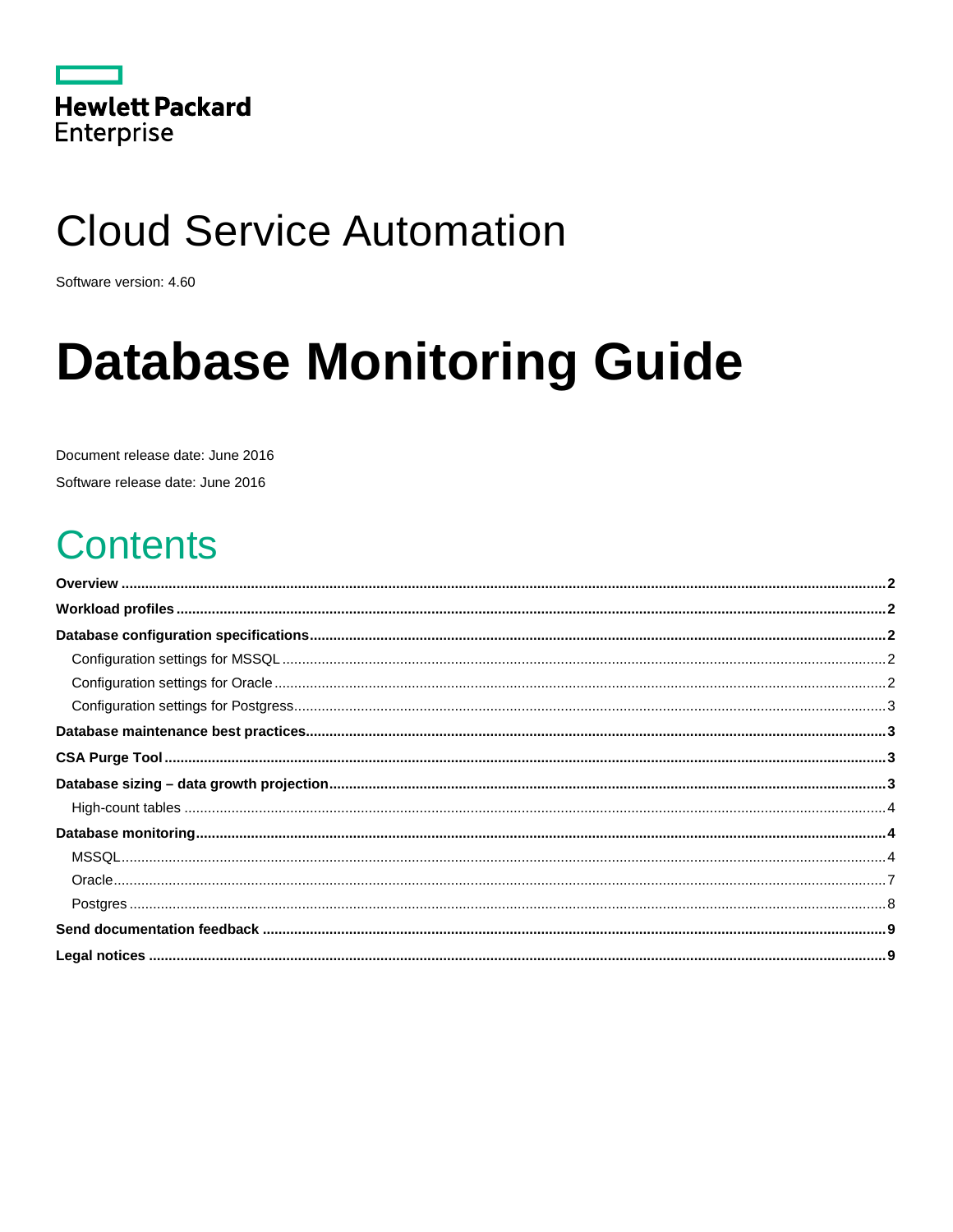## <span id="page-1-0"></span>**Overview**

This document provides Cloud Service Automation (CSA) deployment, monitoring, and maintenance guidelines for database administrators. In addition, the document includes best practices, database configuration for optimal performance, and database monitoring based on expected workloads.

You might experience different results than those described here because:

- These guidelines are based on test environments and tests conducted in R&D Performance labs.
- Recommended best practices for database optimizations suggested by vendors (such as VM optimizations recommended by Hypervisor vendors) might not have been followed.
- Tests were conducted with a database installed on a VM.
- SQLserver2012,Oracle 12c, and Postgres 9.1.4 have been tested in the CSA Performance Testing Lab

# <span id="page-1-1"></span>Workload profiles

**Note:** See the CSA sizing guide for more information on workload profiles.

# <span id="page-1-2"></span>Database configuration specifications

The following table lists application server and database server configuration settings that provide optimal performance when paired with specified workload conditions (see the CSA Sizing Guide for additional details on workload profiles used).

## <span id="page-1-3"></span>Configuration settings for MSSQL

| <b>MSSQL</b><br>database configuration parameter                                                                                                                                                                                 | Profile A*                 | Profile B**                                                                                                                                                                                                                                  | Profile C***               |
|----------------------------------------------------------------------------------------------------------------------------------------------------------------------------------------------------------------------------------|----------------------------|----------------------------------------------------------------------------------------------------------------------------------------------------------------------------------------------------------------------------------------------|----------------------------|
| TempDB                                                                                                                                                                                                                           | 4 GB                       | 8 GB                                                                                                                                                                                                                                         | 8 GB                       |
| <b>SQLServer Memory</b>                                                                                                                                                                                                          | $12$ GB                    | 28 GB                                                                                                                                                                                                                                        | 28 GB                      |
| Disable parallelism                                                                                                                                                                                                              | Yes                        | <b>Yes</b>                                                                                                                                                                                                                                   | Yes                        |
| AWE memory manager                                                                                                                                                                                                               | <b>Yes</b>                 | <b>Yes</b>                                                                                                                                                                                                                                   | <b>Yes</b>                 |
| (SQLserver 2008)                                                                                                                                                                                                                 |                            |                                                                                                                                                                                                                                              |                            |
| Snapshot Isolation                                                                                                                                                                                                               | <b>OFF</b>                 | <b>OFF</b>                                                                                                                                                                                                                                   | <b>OFF</b>                 |
| optimizer mode                                                                                                                                                                                                                   | ALL_ROWS                   | ALL_ROWS                                                                                                                                                                                                                                     | ALL_ROWS                   |
| Optimize for Adhoc Workload                                                                                                                                                                                                      | Yes                        | <b>Yes</b>                                                                                                                                                                                                                                   | Yes                        |
| Database transaction log file size                                                                                                                                                                                               | 50 % of Database File size | 50 % of Database File size                                                                                                                                                                                                                   | 50 % of Database File size |
| $\star$ , and the contract of the contract of the contract of the contract of the contract of the contract of the contract of the contract of the contract of the contract of the contract of the contract of the contract of th | $(50$ GB)                  | $(100$ GB)<br>the contract of the contract of the contract of the contract of the contract of the contract of the contract of the contract of the contract of the contract of the contract of the contract of the contract of the contract o | $(100$ GB)                 |

\* Profile A represents workload with the smaller-load profile of the two profiles outlined in the sizing guide.

\*\*Profile B represents workload with the larger-load profile of the two profiles outlined in the sizing guide.

<span id="page-1-4"></span>\*\*\*Profile C represents workload exercising only Topology designs as outlined in the sizing guide.

### Configuration settings for Oracle

| Oracle database configuration parameter | Profile A <sup>*</sup> | <b>Profile B**</b> | Profile C*** |
|-----------------------------------------|------------------------|--------------------|--------------|
| cursor_sharing                          | <b>EXACT</b>           | <b>EXACT</b>       | <b>EXACT</b> |
| db block size                           | 8192                   | 8192               | 8192         |
| memory_target                           | 4 GB                   | 6GB                | 6 GB         |
| open cursors                            | 300                    | 300                | 300          |
| optimizer mode                          | ALL_ROWS               | ALL ROWS           | ALL ROWS     |
| Processes                               | 300                    | 600                | 600          |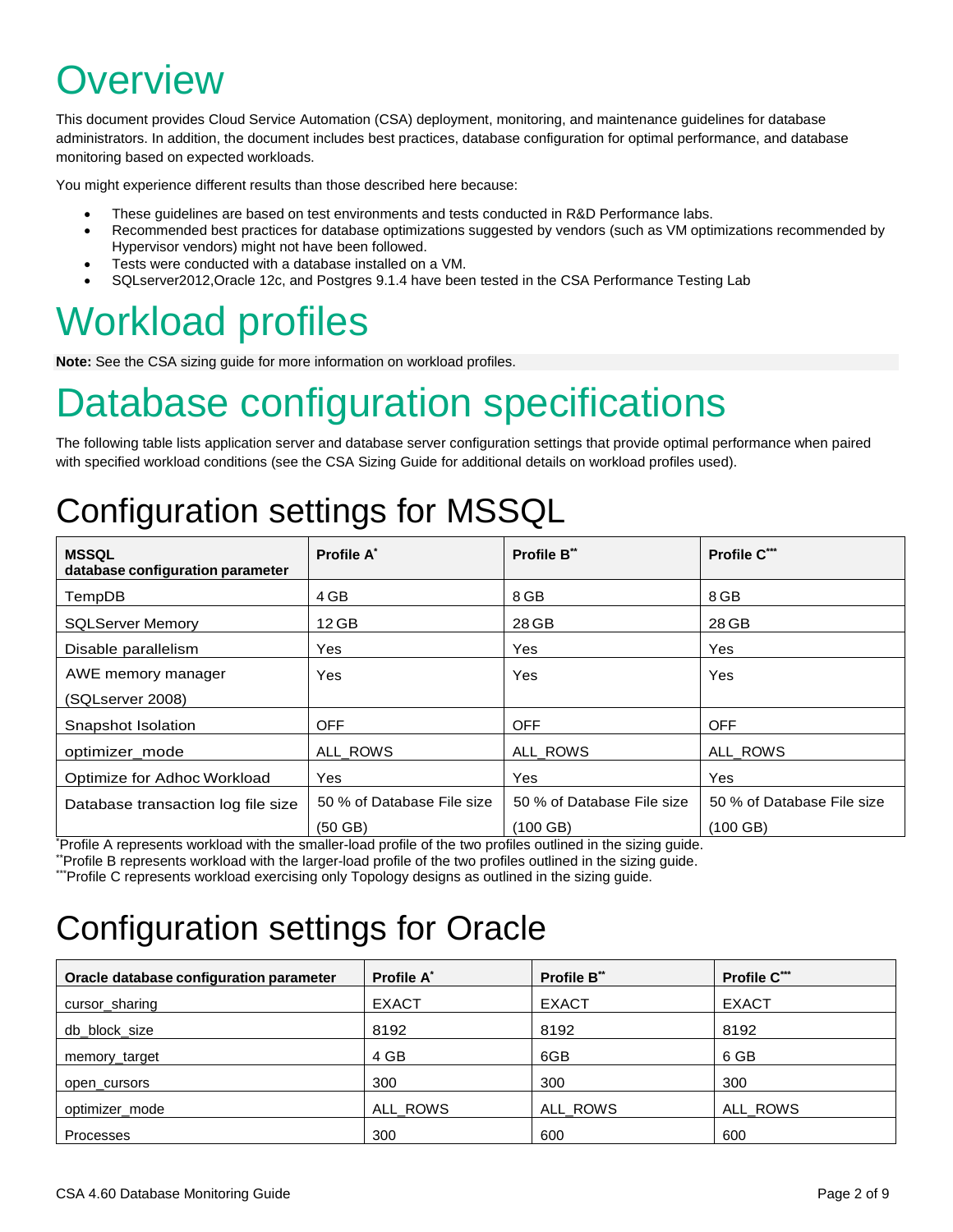### <span id="page-2-0"></span>Configuration settings for Postgress

| Postgres database configuration parameter | <b>Profile A<sup>*</sup></b> |
|-------------------------------------------|------------------------------|
| cursor_sharing                            | <b>EXACT</b>                 |
| db block size                             | 8192                         |
| memory_target                             | 4 GB                         |
| open cursors                              | 300                          |
| optimizer_mode                            | ALL_ROWS                     |
| Processes                                 | 300                          |

## <span id="page-2-1"></span>Database maintenance best practices

Using this paper's recommendations as a basis, follow these best practices to deploy CSA:

- Allocate additional capacity for operating-system demands while sizing system resources for CSA database servers.
- Install the database server on a separate server, not the server where CSA is installed.
- Maintain database disk I/O wait times at low values (< 200 ms).
- Run scheduled database jobs on the CSA database schema to ensure optimal performance as the data volume grows. Increases in data volume can negatively impact the SQL execution path.
- Run gather\_stats jobs regularly to keep database statistics current.
- Periodically rebuild indexes for tables with high data growth.
- Use the CSA database Purge Tool periodically to physically delete unused auditing subscriptions (and associated data) from the database. Purging will prevent indefinite data growth and save database storage space.
- Actively monitor CPU usage, database memory usage, and database IO latencies.

# <span id="page-2-2"></span>CSA Purge Tool

This tool is used to delete cancelled, expired, or failed subscriptions and their associated data (requests; request actions; approval processes and notifications; subscription actions; service instances and component actions; resource binding actions; resource subscriptions and actions) from the database.

To run the purge tool, see the section Deleting Service Subscriptions and Audit Data in the *CSA Configuration Guide*.

# <span id="page-2-3"></span>Database sizing – data growth projection

This section provides high-level, database-server guidelines for CSA data-growth projections. For OO data-growth projections, see OO sizing guidelines.

Two driving factors of disk usage in a CSA database are subscription data volume and complexity of service designs used (number of service components with properties and number of options).

CSA 3.2 sizing templates were reused in this guide for data-growth projections because differences in table data growth between CSA 3.2 and CSA 4.50 (or later versions) were negligible. These sizing templates are available on HPE connections and give detailed projections based on the complexity of service designs and volume of subscription data.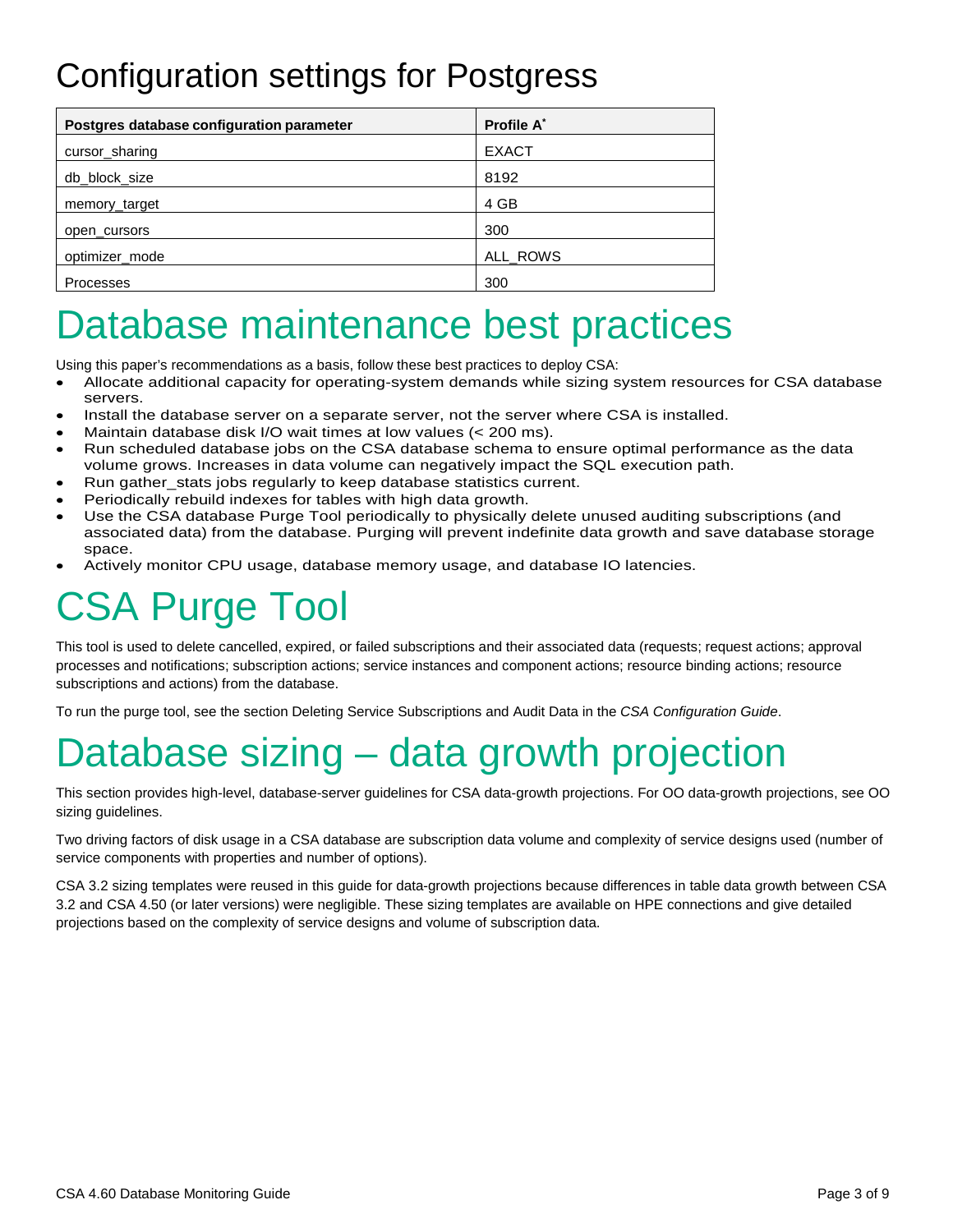## <span id="page-3-0"></span>High-count tables

The following CSA database tables have high row, read, and write counts:

- CSA\_VALUE,CSA\_PROPERTY,CSA\_ACTION\_PROPERTY,CSA\_PROCESS\_INSTANCE\_PROPERTY,CSA\_ACTION\_INSTANCE\_PROPERTY,CS A\_PRICING
- CSA\_INITIAL\_PRICING,CSA\_OPTION\_PRICING,CSA\_RECURRENT\_PRICING,CSA\_OPTION,CSA\_PROPERTY\_BI NDING,CSA\_ACTION,CSA\_ARTIFACT
- TOKENSTOREOBJECT (IDM Database)

Use vendor-recommended best practices, including these, for large-data tables:

- Gather table statistics
- Gather index statistics
- Rebuild Indexes with % fragmentation > 30 % to avoid fragmentation

The following table shows estimated required storage for database servers for the workload profiles listed in the sizing guide:

| <b>Estimated Data Growth</b> | <b>Profile A<sup>*</sup></b>       | <b>Profile B**</b> | <b>Profile C***</b> |
|------------------------------|------------------------------------|--------------------|---------------------|
| Oracle                       | 100 GB (csadb)                     | $240$ GB (csadb)   | $200$ GB (csadb)    |
|                              | 1 GB (csa IDMDB)                   | 2 GB (csa IDMDB)   | 2 GB (csa IDMDB)    |
| MSSQL                        | 100 GB (csadb)                     | $240$ GB (csadb)   | $200$ GB (csadb)    |
|                              | 1 GB (csa IDMDB)                   | 2 GB (csa IDMDB)   | 2 GB (csa IDMDB)    |
| <b>Postgres</b>              | 100 GB (csadb)<br>1 GB (csa IDMDB) | and i              | $\sim$              |

## <span id="page-3-1"></span>Database monitoring

This section discusses the top critical database server metrics that should be monitored. You can use further monitoring and other metrics to delve further into database issues.

### <span id="page-3-2"></span>**MSSQL**

### CPU Usage

SQL server Performance Dashboard

| 早回台                                                                          |                                                                                           |                                    |                                                              |                                   |
|------------------------------------------------------------------------------|-------------------------------------------------------------------------------------------|------------------------------------|--------------------------------------------------------------|-----------------------------------|
|                                                                              | Performance Dashboard                                                                     |                                    |                                                              | Report Time: 1/29/2016 2:18:59 PM |
|                                                                              | CSA1 (10.50.6000.34 - Enterprise Edition (64-bit))                                        |                                    |                                                              |                                   |
|                                                                              | System CPU Utilization                                                                    |                                    | There are currently no user requests waiting for a resource. |                                   |
| 100<br>80<br>‰CPU<br>60<br>40<br>20<br>n                                     | A A A A A A A A A A A A A A A A A<br>A A A A A A A A A A A A A A A A A<br><b>End Time</b> | <b>Other</b><br>$\blacksquare$ SQL |                                                              |                                   |
| <b>Current Activity</b>                                                      |                                                                                           |                                    | <b>Historical Information</b>                                |                                   |
|                                                                              | <b>User Requests</b>                                                                      | <b>User Sessions</b>               | <b>Waits</b>                                                 | <b>IO Statistics</b>              |
| Count                                                                        | $\mathbf{1}$                                                                              | $\overline{a}$                     |                                                              |                                   |
| Elapsed Time (ms)                                                            | O.                                                                                        | 403                                | <b>Expensive Queries</b>                                     |                                   |
| CPU Time (ms)                                                                | $0$ (NaN)                                                                                 | 156 (38.71%)                       | By CPU                                                       | By Duration                       |
| Wait Time (ms)<br>Cache Hit Ratio                                            | O(NaN)                                                                                    | 247 (61.29%)<br>81.14%             | By Logical Reads<br><b>By Logical Writes</b>                 | By Physical Reads<br>By CLR Time  |
| <b>Miscellaneous Information</b><br><b>Active Traces</b><br><b>Databases</b> |                                                                                           | 1<br>s                             |                                                              |                                   |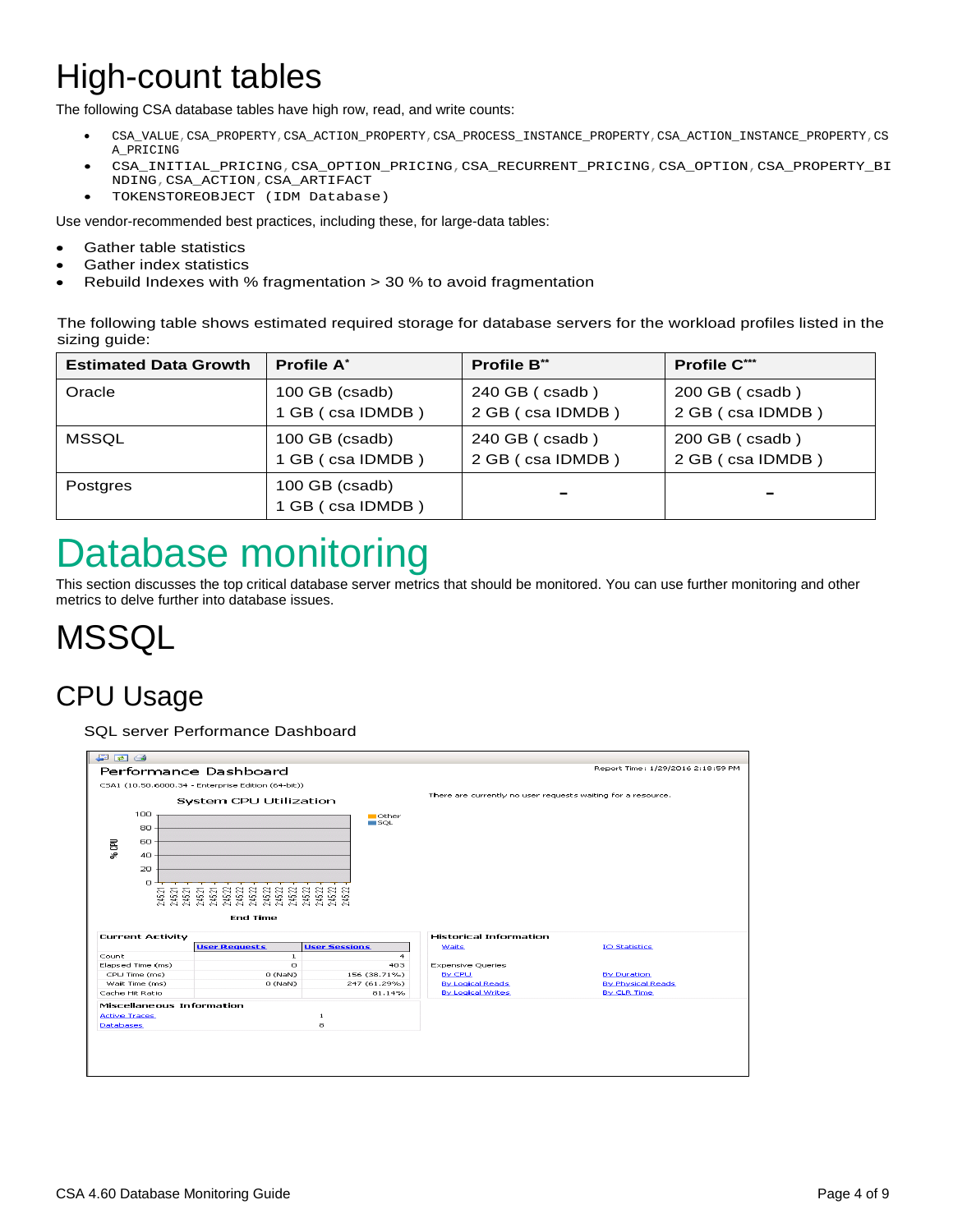#### Reports -> Standard Reports -> Server Dashboard

| Server Dashboard                                      |                                                                                                          | SQL Server 2008 R2                                                          |                                  |
|-------------------------------------------------------|----------------------------------------------------------------------------------------------------------|-----------------------------------------------------------------------------|----------------------------------|
| on CSA1 at 2/4/2016 11:41:15 AM                       |                                                                                                          |                                                                             |                                  |
| <b>Configuration Details:</b><br>г-                   | This report provides overview data about the SQL Server instance, its configuration, and activity on it. |                                                                             |                                  |
| <b>Server Startup Time</b>                            | Jan 29 2016 11:38AM                                                                                      | <b>Server Collation</b>                                                     | SQL_Latin1_General_CP1<br>_Cl_AS |
| <b>Server Instance Name</b>                           | CSA1                                                                                                     | <b>Is Clustered</b>                                                         | No.                              |
| <b>Product Version</b>                                | 10.50.6000.34                                                                                            | <b>Is FullText Installed</b>                                                | Yes                              |
| <b>Edition</b>                                        | Enterprise Edition (64-bit)                                                                              | <b>Is Integrated Security Only</b>                                          | No.                              |
| Windows ProcessID                                     | 3000                                                                                                     | <b>Is AWE Enabled</b>                                                       | Yes                              |
| <b>Scheduled Agent Jobs</b>                           | 1                                                                                                        | # Processors fused by instancel                                             | 8.                               |
| <b>Active Transactions</b><br><b>Active Databases</b> | ٠<br>a                                                                                                   | <b>Blocked Transactions</b><br><b>Distinct Connected Logins on Sessions</b> | Ω.<br>э                          |
|                                                       |                                                                                                          |                                                                             |                                  |
| <b>Total Server Memory (KB)</b>                       | 12152704                                                                                                 | <b>Traces Running</b>                                                       | $\mathbf{1}$                     |
| CPU Usage [%]*                                        |                                                                                                          | Logical IO Performed [%] *                                                  |                                  |
| msdh<br>Adhoc Queries                                 | tempdb                                                                                                   | madh<br>Adhoc Queries                                                       | tempdb                           |

#### Activity Monitor

| / 10.10.10.32 - Activity Monitor                        | Gatabase_over:36 AM - CSA1 | Server Dashbo2125 FM - CSA1 | Plemoty Consu:39 AM - CSA1<br>2000004/478<br>. data (sa 1541)'' | SULQuery3.sql  ster (sa (141)) | SULOURY2.50  mdb (55 (76))* | $\cdot$ , |
|---------------------------------------------------------|----------------------------|-----------------------------|-----------------------------------------------------------------|--------------------------------|-----------------------------|-----------|
| Overview                                                |                            |                             |                                                                 |                                |                             | $\odot$   |
| % Processor Time (0%)<br>100<br>80<br>60<br>40<br>$-20$ | Waiting Tasks (0)          | Database I/O (0 MB/sec)     | Batch Requests/sec (55)<br>100<br>-60                           |                                |                             |           |
| Processes                                               |                            |                             |                                                                 |                                |                             | $\odot$   |
| <b>Resource Waits</b>                                   |                            |                             |                                                                 |                                |                             | $\odot$   |
| Data File I/O                                           |                            |                             |                                                                 |                                |                             | $\odot$   |
| <b>Recent Expensive Queries</b>                         |                            |                             |                                                                 |                                |                             | $\odot$   |

### SQL Server Memory usage

Reports > Standard Reports > Server Dashboard > Total Server Memory

| <b>Server Startup Time</b>                                          | Jan 29 2016 11:38AM         | <b>Server Collation</b>                      | SQL_Latin1_General_CP1<br>CI AS |
|---------------------------------------------------------------------|-----------------------------|----------------------------------------------|---------------------------------|
| <b>Server Instance Name</b>                                         | CSA1                        | <b>Is Clustered</b>                          | No                              |
| <b>ProductVersion</b>                                               | 10.50.6000.34               | <b>Is FullText Installed</b>                 | Yes                             |
| <b>Edition</b>                                                      | Enterprise Edition (64-bit) | Is Integrated Security Only                  | No                              |
| Windows ProcessID                                                   | 3000                        | <b>Is AWE Enabled</b>                        | Yes                             |
| <b>Scheduled Agent Jobs</b>                                         | ٦                           | # Processors (used by instance)              | 8                               |
| <b>Non Default Configuration Options:</b><br>m<br>Activity Details: |                             |                                              |                                 |
| <b>Active Sessions</b>                                              | 1                           | <b>Idle Sessions</b>                         | 30                              |
| <b>Active Transactions</b>                                          | 9                           | <b>Blocked Transactions</b>                  | o                               |
| <b>Active Databases</b>                                             | 8                           | <b>Distinct Connected Logins on Sessions</b> | 3                               |
| <b>Total Server Memory (KB)</b>                                     | 12152704                    | <b>Traces Running</b>                        | $\,$ 1 $\,$                     |
|                                                                     |                             |                                              |                                 |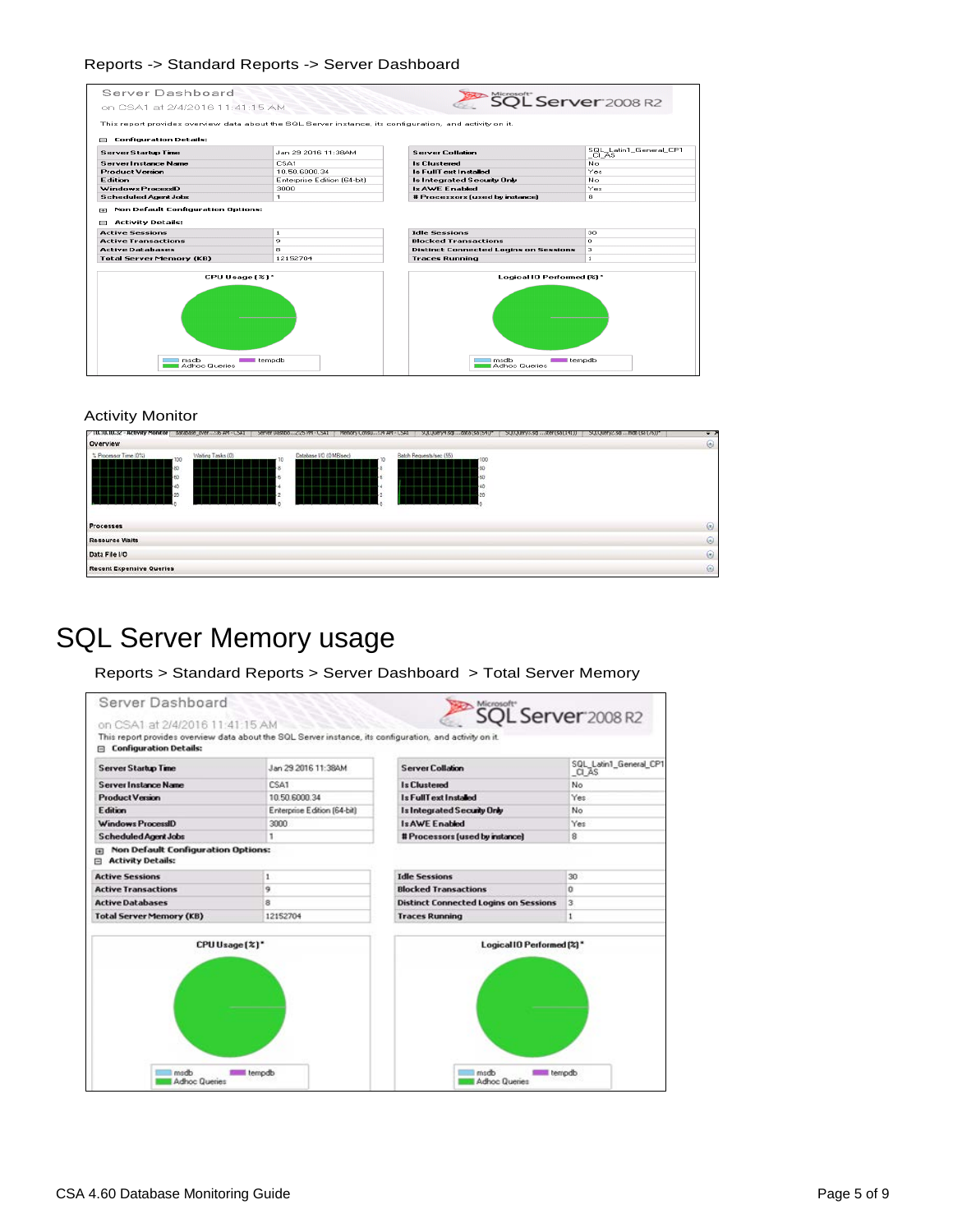### Disk Latencies

#### SQLserver performance dashboard -> IO Statistics Report

| Historical IO Report                                                                                                                                                                                                              |         |         | Report Time: 2/4/2016 11:40:02 AM |                             |          |          |                         |                                                 |        |
|-----------------------------------------------------------------------------------------------------------------------------------------------------------------------------------------------------------------------------------|---------|---------|-----------------------------------|-----------------------------|----------|----------|-------------------------|-------------------------------------------------|--------|
| The following table shows the number of IOs performed for each database since it was brought online (normally server startup) and how this compares to the total IO across all online<br>databases.                               |         |         |                                   |                             |          |          |                         |                                                 |        |
| Database Name $\div$                                                                                                                                                                                                              | % Reads | Reads : | <b>Read Wait Time</b><br>(ms)     | Avg Read Wait (ms) % Writes |          | Writes : | Write Wait<br>Time (ms) | Avg Write Wait 96 Total IO<br>(m <sub>s</sub> ) |        |
| Fi csadb data                                                                                                                                                                                                                     | 94.64%  | 55515   | 6199087                           | 111.7                       | 99.66%   | 1146294  | 40193498                | 35.1                                            | 99.41% |
| Fi idmdb                                                                                                                                                                                                                          | 0.83%   | 489     | 6724                              | 13.8                        | 0.14%    | 1610     | 42035                   | 26.1                                            | 0.17%  |
| Im master                                                                                                                                                                                                                         | 0.10%   | 61      | 454                               | 7.4                         | $0.00\%$ | 30       | $\overline{c}$          | 0.1                                             | 0.01%  |
| E model                                                                                                                                                                                                                           | 0.11%   | 65      | 146                               | 2.2                         | $0.00\%$ | 10       | 309                     | 30.9                                            | 0.01%  |
| 国 msdb                                                                                                                                                                                                                            | 0.42%   | 249     | 2254                              | 9.1                         | 0.01%    | 114      | 1349                    | 11.8                                            | 0.03%  |
| <b>ReportServer</b>                                                                                                                                                                                                               | 0.13%   | 75      | 586                               | 7.8                         | 0.00%    | 6        | 30                      | 5.0                                             | 0.01%  |
| ReportServerTempDB                                                                                                                                                                                                                | 0.05%   | 31      | 130                               | 4.2                         | $0.00\%$ | 7        | 8                       | 1.1                                             | 0.00%  |
| E tempdb                                                                                                                                                                                                                          | 3.70%   | 2173    | 9783                              | 4.5                         | 0.19%    | 2180     | 28464                   | 13.1                                            | 0.36%  |
| <b>Grand Total</b>                                                                                                                                                                                                                | 100%    | 58658   | 6219164                           | 106.0                       | 100%     | 1150251  | 40265695                | 35.0                                            | 100%   |
| This table shows the top 20 objects within each database responsible for the most physical IO during the recent past. The DMV from which this data is collected may age out entries<br>under memory pressure.<br>Filip csadb_data |         |         |                                   |                             |          |          |                         |                                                 |        |
| Fig. idmdb                                                                                                                                                                                                                        |         |         |                                   |                             |          |          |                         |                                                 |        |
| Fill master<br>Filmodel                                                                                                                                                                                                           |         |         |                                   |                             |          |          |                         |                                                 |        |
| 图 msdb                                                                                                                                                                                                                            |         |         |                                   |                             |          |          |                         |                                                 |        |
| ReportServer                                                                                                                                                                                                                      |         |         |                                   |                             |          |          |                         |                                                 |        |
| ReportServerTempDB                                                                                                                                                                                                                |         |         |                                   |                             |          |          |                         |                                                 |        |
| E tempdb                                                                                                                                                                                                                          |         |         |                                   |                             |          |          |                         |                                                 |        |

#### **Blocking Transactions**

Reports -> Standard Reports -> All Blocking Transactions Report



#### **Log File usage**

SQLserver Performance Dashboard -> Databases report

Allocate sufficient initial Log file size to adequately limit the log-file dynamic growth.

|                | Databases Overview         |                 |                |                      | Report Time: 2/4/2016 11:46:11 AM  |                          |                        |                       |                                    |
|----------------|----------------------------|-----------------|----------------|----------------------|------------------------------------|--------------------------|------------------------|-----------------------|------------------------------------|
| Database<br>ID | Database Name <sup>+</sup> | Compat<br>Level | Param<br>Level | Auto Create<br>Stats | <b>Auto Update</b><br><b>Stats</b> | <b>Recovery</b><br>Model | Data File<br>Size (MB) | Log File<br>Size (MB) | $ n_0 $<br>÷<br>Log<br><b>Used</b> |
|                | Imaster                    | 100             | <b>SIMPLE</b>  | Enabled              | Enabled                            | SIMPLE                   | $\overline{4}$         | 0.99                  | 41                                 |
|                | 2 tempdb                   | 100             | <b>SIMPLE</b>  | Enabled              | Enabled                            | SIMPLE                   | 8,192                  | 4,395.13              | 0                                  |
|                | 3 model                    | 100             | <b>SIMPLE</b>  | Enabled              | Enabled                            | <b>FULL</b>              | $\overline{2}$         | 0.49                  | 84                                 |
|                | 4 msdb                     | 100             | <b>SIMPLE</b>  | Enabled              | Enabled                            | SIMPLE                   | 47                     | 46.49                 |                                    |
|                | 5 ReportServer             | 100             | SIMPLE         | Enabled              | Enabled                            | <b>FULL</b>              |                        | 6.74                  | 13                                 |
|                | 6 ReportServerTempDB       | 100             | SIMPLE         | Enabled              | Enabled                            | SIMPLE                   | $\overline{2}$         | 0.74                  | 58                                 |
|                | 7 idmdb                    | 100             | SIMPLE         | Enabled              | Enabled                            | SIMPLE                   | 2,000                  | 3,999.99              |                                    |
|                | 8 csadb data               | 100             | SIMPLE         | Enabled              | Enabled                            | <b>SIMPLE</b>            | 235,795                | 124,999,99            | 4                                  |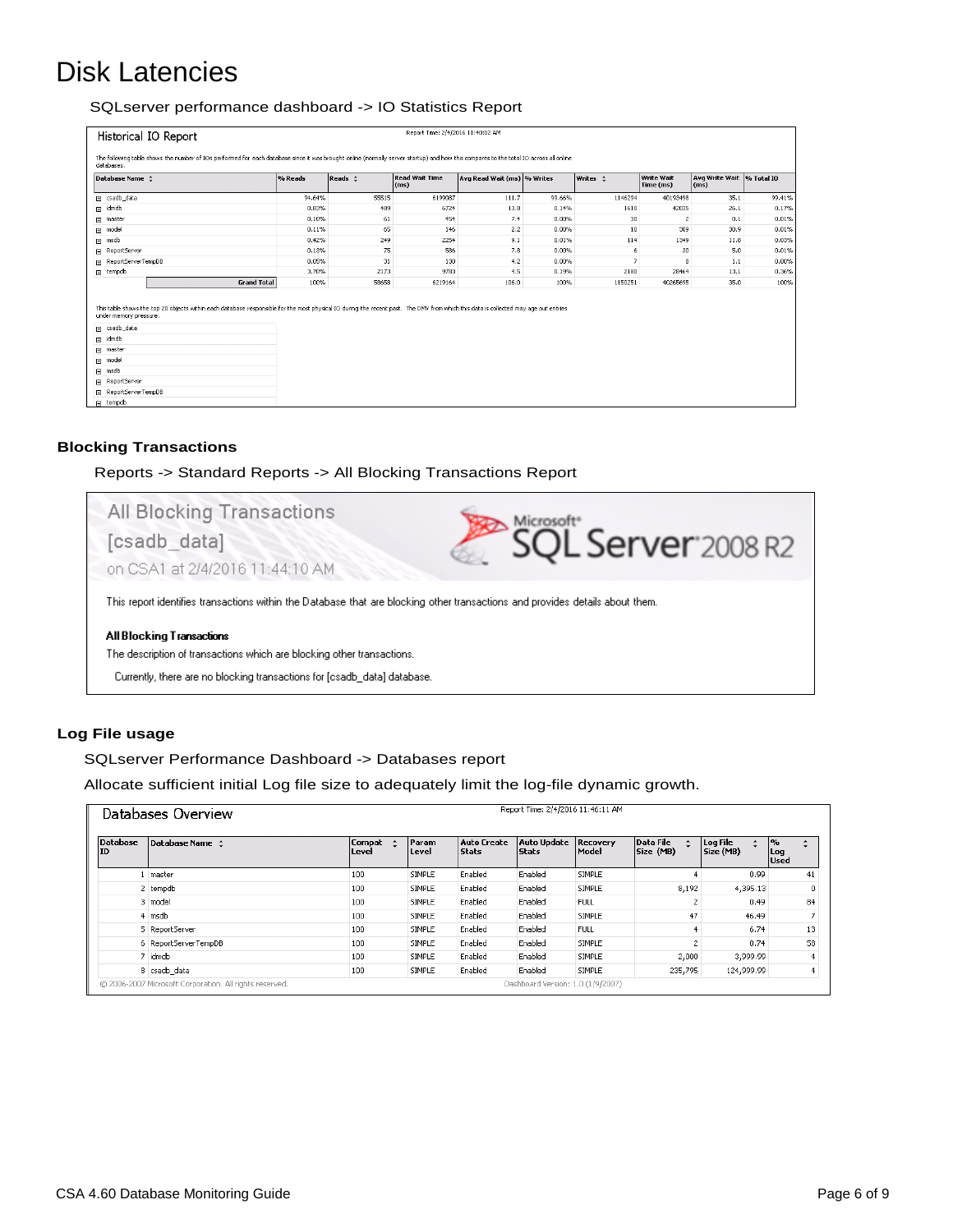## <span id="page-6-0"></span>**Oracle**

Use the Oracle AWR report to analyze the critical monitoring metrics in this section, and Oracle Enterprise manager to display live graphical monitoring of the Oracle database.

Run the following command from the sqlplus prompt to execute the Oracle-supplied script and generate the AWR report:

@\$ORACLE\_HOME\rdbms\admin\awrrpt.sql

### CPU Use

AWR report -> Instance CPU usage

| Host CPU (CPUs: 24 Cores: 12 Sockets: 2) |           |                         |                                             |       |                  |      |       |  |  |
|------------------------------------------|-----------|-------------------------|---------------------------------------------|-------|------------------|------|-------|--|--|
| <b>Load Average Begin</b>                |           | <b>Load Average End</b> |                                             | %User | %System          | %WIO | %Idle |  |  |
|                                          | 1.97      |                         | 1.66                                        | 6.9   | 0.3 <sub>1</sub> | 0.01 | 92.7  |  |  |
| <b>Instance CPU</b>                      |           |                         |                                             |       |                  |      |       |  |  |
| %Total CPU                               | %Busy CPU |                         | %DB time waiting for CPU (Resource Manager) |       |                  |      |       |  |  |
|                                          |           | 98.4                    |                                             |       |                  |      | 00    |  |  |

#### Database Memory usage (SGA)

AWR -> Memory Statistics -> SGA usage

| <b>Memory Statistics</b>       |              |            |  |  |  |  |
|--------------------------------|--------------|------------|--|--|--|--|
|                                | <b>Begin</b> | <b>End</b> |  |  |  |  |
| Host Mem (MB):                 | 64.454.9     | 64.454.9   |  |  |  |  |
| SGA use (MB):                  | 7.872.0      | 7.872.     |  |  |  |  |
| PGA use (MB):                  | 261.8        | 251.9      |  |  |  |  |
| 19% Host Mem used for SGA+PGA: | 12.62        | 12.60      |  |  |  |  |

AWR > SGA Target Advisory for the optimal SGA recommended by Oracle based on the workload. Choose a SGA target size from the following table that results in minimum Estimated Physical Reads:

| <b>SGA Target Advisory</b> |                        |                 |                           |  |  |  |  |
|----------------------------|------------------------|-----------------|---------------------------|--|--|--|--|
| SGA Target Size (M)        | <b>SGA Size Factor</b> | Est DB Time (s) | <b>Est Physical Reads</b> |  |  |  |  |
| 1,968                      | 0.25                   | 221,614,120     | 617,509,289,159           |  |  |  |  |
| 2,952                      | 0.38                   | 80,003,131      | 202,693,019,102           |  |  |  |  |
| 3,936                      | 0.50                   | 19,326,019      | 24,950,049,652            |  |  |  |  |
| 4,920                      | 0.63                   | 11,224,423      | 1,217,900,031             |  |  |  |  |
| 5,904                      | 0.75                   | 11,107,941      | 877,735,645               |  |  |  |  |
| 6,888                      | 0.88                   | 11,097,956      | 863,236,835               |  |  |  |  |
| 7,872                      | 1.00                   | 11,093,519      | 857,917,745               |  |  |  |  |
| 8,856                      | 1.13                   | 11,091,300      | 853,971,323               |  |  |  |  |
| 9,840                      | 1.25                   | 11,089,082      | 848,738,025               |  |  |  |  |
| 10,824                     | 1.38                   | 11,086,863      | 844, 191, 061             |  |  |  |  |
| 11,808                     | 1.50                   | 11,085,754      | 838,786,179               |  |  |  |  |
| 12,792                     | 1.63                   | 11,081,316      | 826,003,205               |  |  |  |  |
| 13,776                     | 1.75                   | 11,080,207      | 826,003,205               |  |  |  |  |
| 14,760                     | 1.88                   | 11,079,097      | 826,003,205               |  |  |  |  |
| 15,744                     | 2.00                   | 11,079,097      | 826,003,205               |  |  |  |  |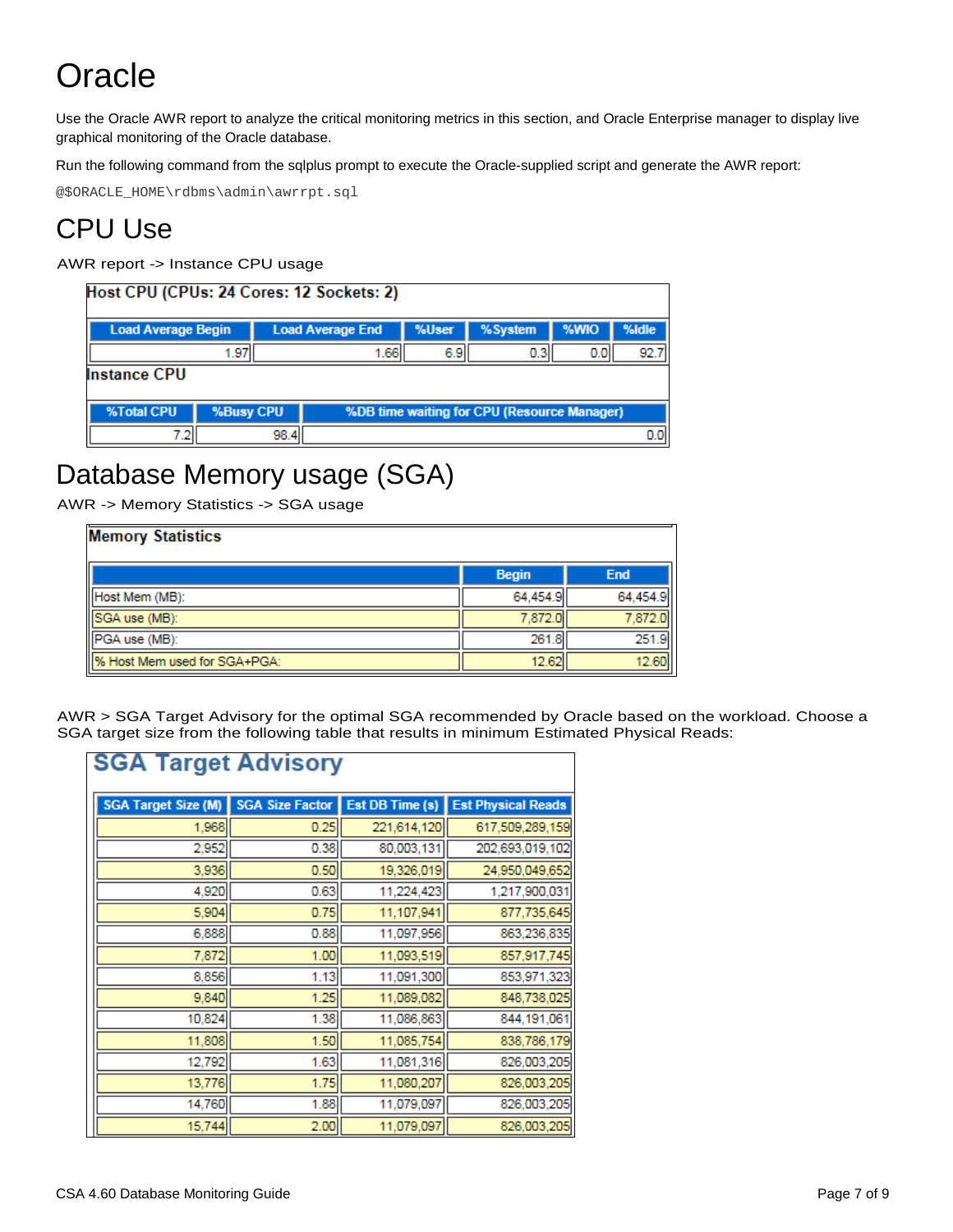#### **Disk Latencies (IO bottlenecks)**

|  |  |  |  |  |  | AWR -> Top Timed Foreground events -> Look for Database File type waits |
|--|--|--|--|--|--|-------------------------------------------------------------------------|
|--|--|--|--|--|--|-------------------------------------------------------------------------|

| <b>Top 5 Timed Foreground Events</b> |              |        |                                            |       |               |  |  |
|--------------------------------------|--------------|--------|--------------------------------------------|-------|---------------|--|--|
| <b>Event</b>                         | <b>Waits</b> |        | Time(s) Avg wait (ms) % DB time Wait Class |       |               |  |  |
| <b>IDB CPU</b>                       |              | 22,660 |                                            | 63.38 |               |  |  |
| direct path read                     | 122,403      | 32     |                                            |       | 0.09 User I/O |  |  |
| SQL*Net message to client            | 30,711,443   | 31     |                                            |       | 0.09 Network  |  |  |
| db file sequential read              | 13,285       | 27     |                                            |       | 0.08 User I/O |  |  |
| SQL*Net more data from client        | 366,665      | 6      |                                            |       | 0.02 Network  |  |  |

### <span id="page-7-0"></span>Postgres

Use the open source tool pgstatspack available from<http://pgfoundry.org/projects/pgstatspack> to monitor Postgres. This tool gives an overview of the top SQL-related statistics (CPU, memory, disk usage, and other statistics that are also reported in the Oracle AWR report).